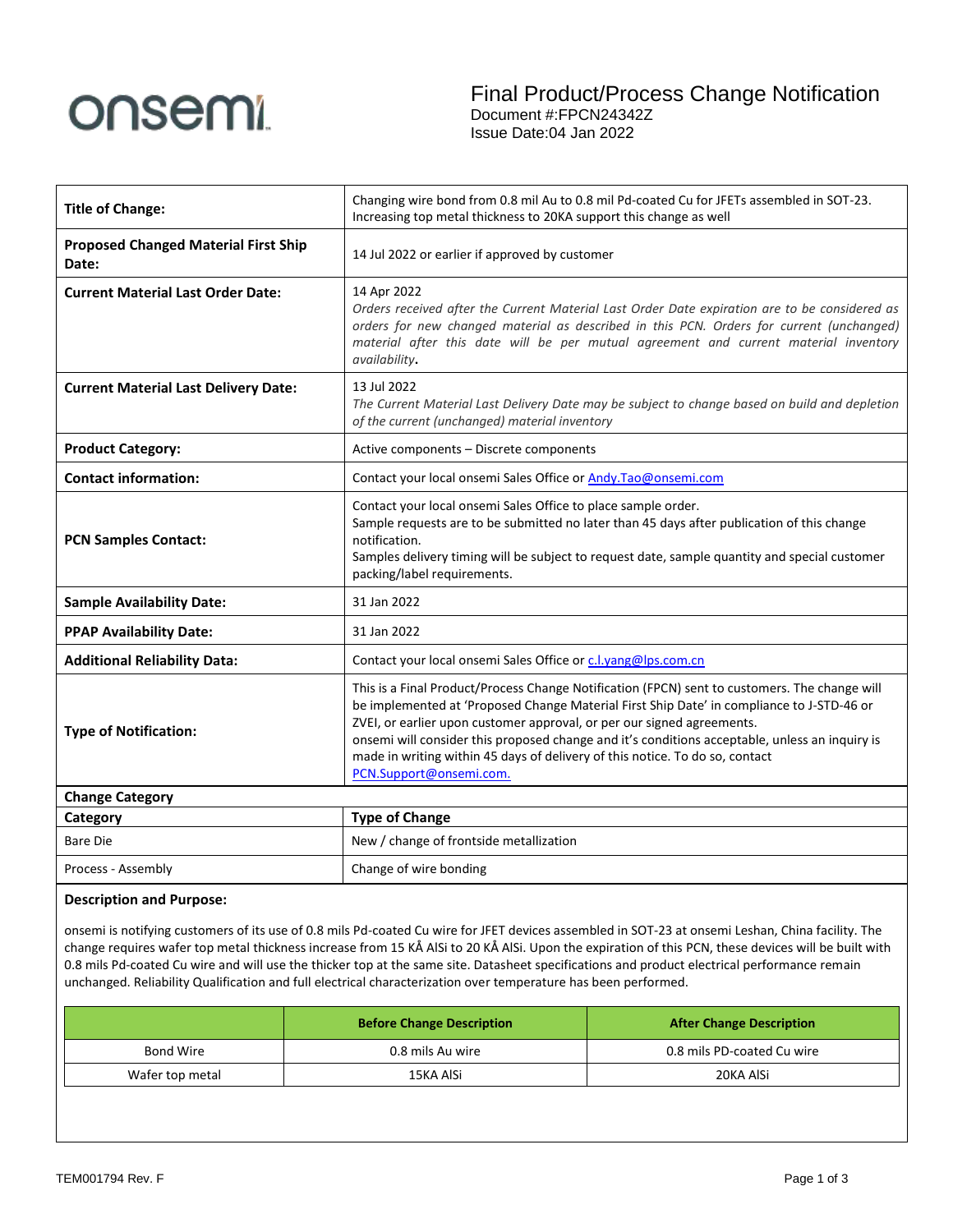# onsemi

 $\mathbf{I}$ 

|                                                                         | <b>Reason / Motivation for Change:</b>                 | Process/Materials Change |                                                                                                                                                                                                                                                                                                        |                                      |                             |                |
|-------------------------------------------------------------------------|--------------------------------------------------------|--------------------------|--------------------------------------------------------------------------------------------------------------------------------------------------------------------------------------------------------------------------------------------------------------------------------------------------------|--------------------------------------|-----------------------------|----------------|
| function, reliability, product<br>safety or manufacturability:          | Anticipated impact on fit, form,                       | No anticipated impacts.  | The device has been qualified and validated based on the same Product Specification. The device has<br>successfully passed the qualification tests. Potential impacts can be identified, but due to testing<br>performed by onsemi in relation to the PCN, associated risks are verified and excluded. |                                      |                             |                |
| <b>Sites Affected:</b>                                                  |                                                        |                          |                                                                                                                                                                                                                                                                                                        |                                      |                             |                |
|                                                                         |                                                        |                          |                                                                                                                                                                                                                                                                                                        |                                      |                             |                |
| onsemi Sites                                                            |                                                        |                          |                                                                                                                                                                                                                                                                                                        | <b>External Foundry/Subcon Sites</b> |                             |                |
|                                                                         | Leshan Phoenix Semiconductor, China                    |                          |                                                                                                                                                                                                                                                                                                        | None                                 |                             |                |
| onsemi Roznov, Czech Republic                                           |                                                        |                          |                                                                                                                                                                                                                                                                                                        |                                      |                             |                |
| <b>Marking of Parts/ Traceability of</b><br>Change:                     |                                                        |                          | At the expiration of this PCN devices will be assembled with 0.8 mils PD-coated Cu wire at onsemi<br>existing Leshan facility. Products assembled with 0.8 mils PD-coated Cu wire from the onsemi facility will<br>have a Finish Goods Date Code of WW24 2022 or greater.                              |                                      |                             |                |
| <b>Reliability Data Summary:</b><br>RMS: 79236<br><b>PACKAGE: SOT23</b> | QV DEVICE NAME: SMMBFJ177LT1G                          |                          |                                                                                                                                                                                                                                                                                                        |                                      |                             |                |
| <b>Test</b>                                                             | <b>Specification</b>                                   |                          |                                                                                                                                                                                                                                                                                                        | <b>Condition</b>                     | <b>Interval</b>             | <b>Results</b> |
| <b>HTRB</b>                                                             | JESD22-A108                                            |                          |                                                                                                                                                                                                                                                                                                        | Ta=150°C, 100% max rated V           | 1008 hrs                    | 0/231          |
| <b>HTGB</b>                                                             | JESD22-A108                                            |                          |                                                                                                                                                                                                                                                                                                        | Ta=150°C, 100% max rated Vgss        | 1008 hrs                    | 0/231          |
|                                                                         | <b>HTSL</b><br>JESD22-A103                             |                          | Ta=150°C                                                                                                                                                                                                                                                                                               |                                      | 2016 hrs                    | 0/231          |
| IOL                                                                     | MIL-STD-750<br>(M1037)<br>AEC-Q101                     |                          | Ta=+25°C, delta Tj=100°C<br>$On/off = 2 min$                                                                                                                                                                                                                                                           |                                      | 30K cyc                     | 0/231          |
| <b>TC</b>                                                               | JESD22-A104                                            |                          | Ta=-65°C to +150°C                                                                                                                                                                                                                                                                                     |                                      | 2000 сус                    | 0/231          |
| <b>HAST</b>                                                             | JESD22-A110                                            |                          | 130°C, 85% RH, 18.8psig, bias                                                                                                                                                                                                                                                                          |                                      | 192 hrs                     | 0/231          |
| uHAST                                                                   | JESD22-A118                                            |                          | 130°C, 85% RH, 18.8psig, unbiased                                                                                                                                                                                                                                                                      |                                      | 96 hrs                      | 0/231          |
| PC                                                                      | J-STD-020 JESD-A113                                    |                          |                                                                                                                                                                                                                                                                                                        | MSL 1 @ 260 °C                       |                             |                |
| <b>RSH</b>                                                              | JESD22-B106                                            |                          |                                                                                                                                                                                                                                                                                                        | Ta = 265C, 10 sec                    |                             | 0/30           |
| SD                                                                      | JSTD002                                                |                          |                                                                                                                                                                                                                                                                                                        | $Ta = 245C, 5 sec$                   |                             | 0/30           |
| <b>RMS: 79238</b><br>PACKAGE: SOT23<br>Test                             | QV DEVICE NAME : SMMBF4393LT1G<br><b>Specification</b> |                          |                                                                                                                                                                                                                                                                                                        | <b>Condition</b>                     | <b>Interval</b>             | <b>Results</b> |
| <b>HTRB</b>                                                             | JESD22-A108                                            |                          |                                                                                                                                                                                                                                                                                                        | Ta=150°C, 100% max rated V           | 1008 hrs                    | 0/77           |
| <b>HTGB</b>                                                             | JESD22-A108                                            |                          |                                                                                                                                                                                                                                                                                                        | Ta=150°C, 100% max rated Vgss        | 1008 hrs                    | 0/77           |
| <b>HTSL</b>                                                             | JESD22-A103                                            | $Ta=150^{\circ}C$        |                                                                                                                                                                                                                                                                                                        |                                      | 2016 hrs                    | 0/77           |
| MIL-STD-750                                                             |                                                        |                          |                                                                                                                                                                                                                                                                                                        |                                      |                             |                |
| IOL                                                                     | (M1037)                                                |                          | Ta=+25°C, delta Tj=100°C<br>$On/off = 2 min$                                                                                                                                                                                                                                                           |                                      | 30K cyc                     | 0/77           |
|                                                                         | AEC-Q101                                               |                          |                                                                                                                                                                                                                                                                                                        |                                      |                             |                |
| <b>TC</b>                                                               | JESD22-A104                                            |                          | Ta=-65°C to +150°C                                                                                                                                                                                                                                                                                     |                                      | 2000 cyc                    | 0/77           |
| <b>HAST</b>                                                             | JESD22-A110                                            |                          | 130°C, 85% RH, 18.8psig, bias                                                                                                                                                                                                                                                                          |                                      | 192 hrs                     | 0/77           |
| uHAST                                                                   | JESD22-A118                                            |                          |                                                                                                                                                                                                                                                                                                        | 130°C, 85% RH, 18.8psig, unbiased    | 96 hrs                      | 0/77           |
| PC                                                                      | J-STD-020 JESD-A113                                    |                          |                                                                                                                                                                                                                                                                                                        | MSL 1 @ 260 °C                       | $\blacksquare$              |                |
| <b>RSH</b>                                                              | JESD22-B106                                            |                          |                                                                                                                                                                                                                                                                                                        | $Ta = 265C, 10 sec$                  | $\blacksquare$              | 0/30           |
| $\sf SD$                                                                | JSTD002                                                |                          |                                                                                                                                                                                                                                                                                                        | Ta = 245C, 5 sec                     | $\mathcal{L}_{\mathcal{A}}$ | 0/10           |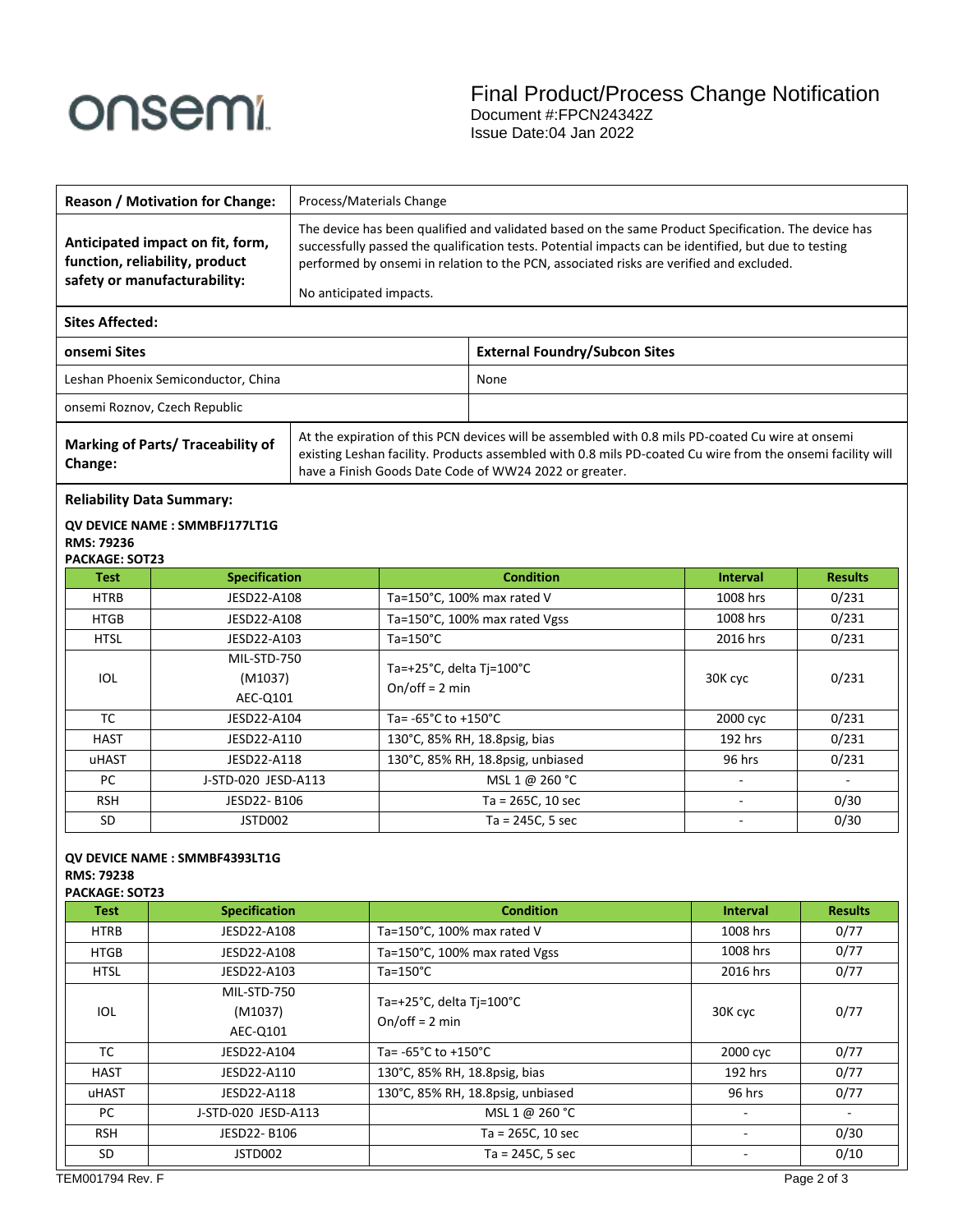# onsemi

Final Product/Process Change Notification Document #:FPCN24342Z Issue Date:04 Jan 2022

### **NOTE: AEC 1 Pager are attached.**

*To view attachments:* 

- *1. Download pdf copy of the PCN to your computer*
- *2. Open the downloaded pdf copy of the PCN*
- *3. Click on the paper clip icon available on the menu provided in the left/bottom portion of the screen to reveal the Attachment field*
- *4. Then click on the attached file.*

### **Electrical Characteristics Summary:**

Full characterization and ESD performance meet datasheet specification. Detail of electrical characterization result is available upon request.

Electrical characteristics are not impacted.

### **List of Affected Parts:**

*Note: Only the standard (off the shelf) part numbers are listed in the parts list. Any custom parts affected by this PCN are shown in the customer specific PCN addendum in the PCN email notification, or on the [PCN Customized Portal.](https://www.onsemi.com/PowerSolutions/pcn.do)*

| <b>Current Part Number</b> | <b>New Part Number</b> | <b>Qualification Vehicle</b> |
|----------------------------|------------------------|------------------------------|
| SMMBFJ309LT1G              | N/A                    | SMMBF4393LT1G                |
| SMMBFJ175LT1G              | N/A                    | SMMBFJ177LT1G                |
| SMMBF4393LT1G              | N/A                    | SMMBF4393LT1G                |
| SMMBFJ177LT1G              | N/A                    | SMMBFJ177LT1G                |